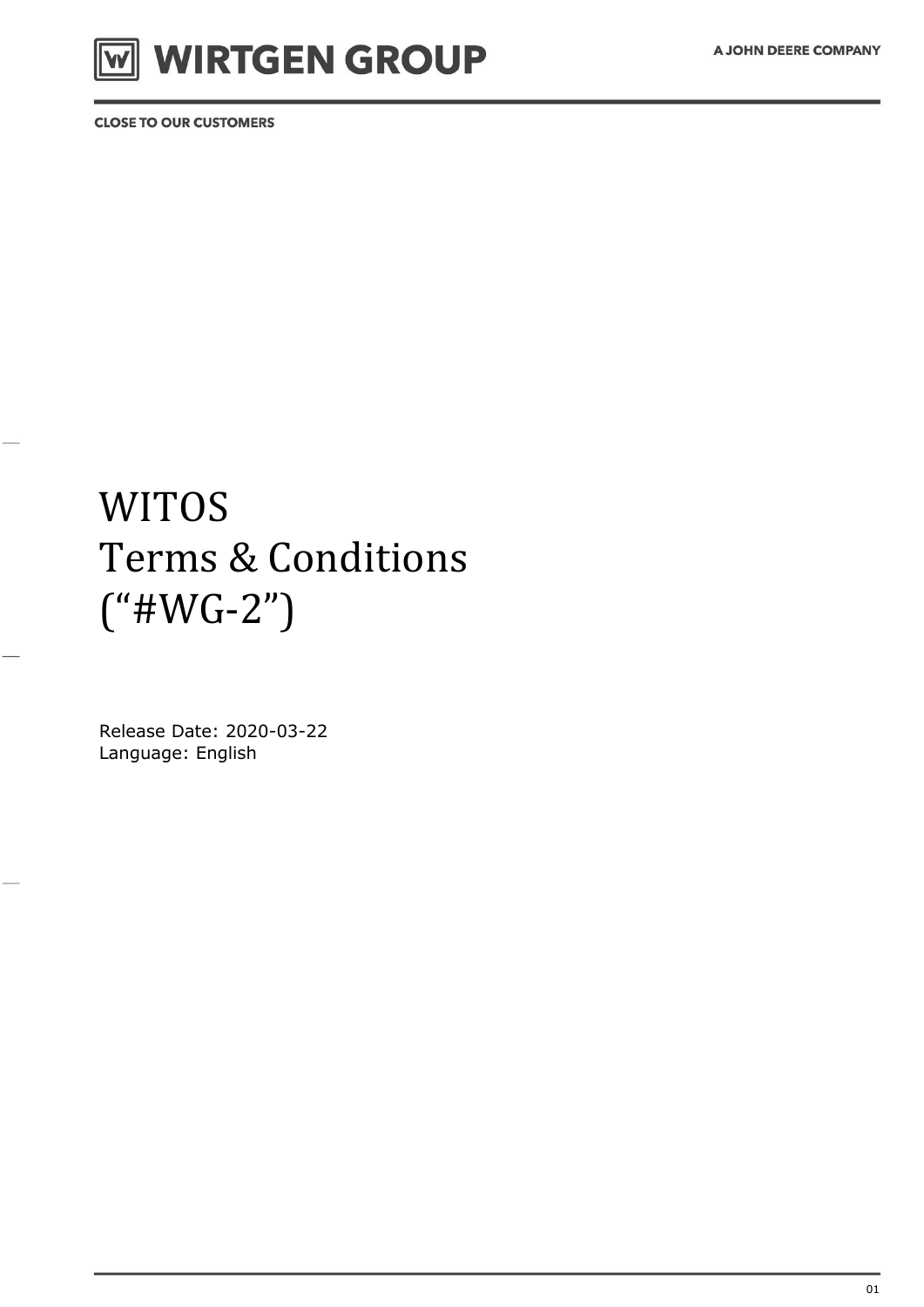

## **These terms and conditions govern the use of the WITOS services and, if any, further telematic services that are to be concluded between Customer and WIRTGEN.**

WIRTGEN has developed and provides WIRTGEN GROUP Innovative Telematics and On-Site Solutions (hereinafter "**WITOS**") and Further Telematic Services. These systems consist of telematics hardware, software and telematic services and are provided by WIRTGEN Road Technologies GmbH and, if applicable, through WIRTGEN GROUP subsidiaries, authorized dealers or other commissioned parties.

The use of WITOS in connection with other services and solutions, in particular Telematic Services, requires the conclusion of further separate agreements with WIRTGEN, WIRTGEN GROUP subsidiaries, authorized dealers or other commissioned parties. Unless specified otherwise, Telematic Services are governed – in descending hierarchical order – by (i) a user agreement (hereinafter "**User Agreement**"), (ii) specific subscription terms (hereinafter "**Specific Subscription Terms**"), if any, and (iii) these terms and conditions (hereinafter "**Agreement**").

## **1. Contracting Parties**

This Agreement is concluded between Wirtgen Road Technologies GmbH, Reinhard-Wirtgen-Str. 2, 53578 Windhagen, Germany ("**WIRTGEN**") and the Customer (both hereinafter "**Party**" and collectively "**Parties**").

## **2. Object of the Agreement**

## **2.1 WITOS and Telematic Services**

The telematic services like WITOS FleetView, WITOS HCQ, WITOS PAVING, WITOS WPT each provided by separate Subscription Forms and separate Terms and Conditions (the "**Telematic Service(s)**") require WITOS which transfers machine data from your machine to a cloud-based server solution, storing and processing your data, including a user interface to access and visualize your data. For a detailed description of the features and data points processed by WITOS please see the WITOS Privacy Notice #WG-4 (European Economic Area [EEA]), #WG-5 (Rest of World). For further details on the individual Telematic Service please see the respective User Agreement, Specific Subscription Terms, if any, and privacy notice.

Depending on the respective Telematic Services, the Services may also include supporting machine operations like WIRTGEN SmartService and services that enable WIRTGEN GROUP subsidiaries, authorized dealers or other commissioned parties through dedicated applications like WITOS FleetView to retrieve machine diagnostics information, perform remote servicing activities, and to provide software updates for various components of a remotely machine. For a detailed description of these additional services please see the respective Specific Subscription Terms, which can be found in the [WIRTGEN GROUP Portal](https://news.cdn.wirtgen-group.com/witos_license_docs) and, if applicable, your corresponding agreement (e.g. WIRTGEN SmartService), which may also be concluded with a different WIRTGEN GROUP subsidiary, authorized dealer or other commissioned party.

WITOS Service and the Telematic Services will be enabled through one or more wireless telecommunications providers duly authorized by WIRTGEN (each an "**Underlying Wireless Provider**"). Customer will use the Products only in a country that is listed as an available country where WITOS Service is provided by WIRTGEN, [\(Annex](https://news.cdn.wirtgen-group.com/witos_license_docs) 1). WITOS Service enables only those Telematic Services set forth in the respective User Agreement and expressly exclude any services that may be offered by any Underlying Wireless Provider other than those which WIRTGEN uses to provide the Telematic Services pursuant to the respective User Agreement. The range and signal strength may vary from location to location and depends from the range and signal strength of the local provider. WIRTGEN does not guarantee or assume any liability for certain coverage, range, or signal strength.

WIRTGEN may at its own discretion subcontract services regarding the WITOS Service and the Telematic Services.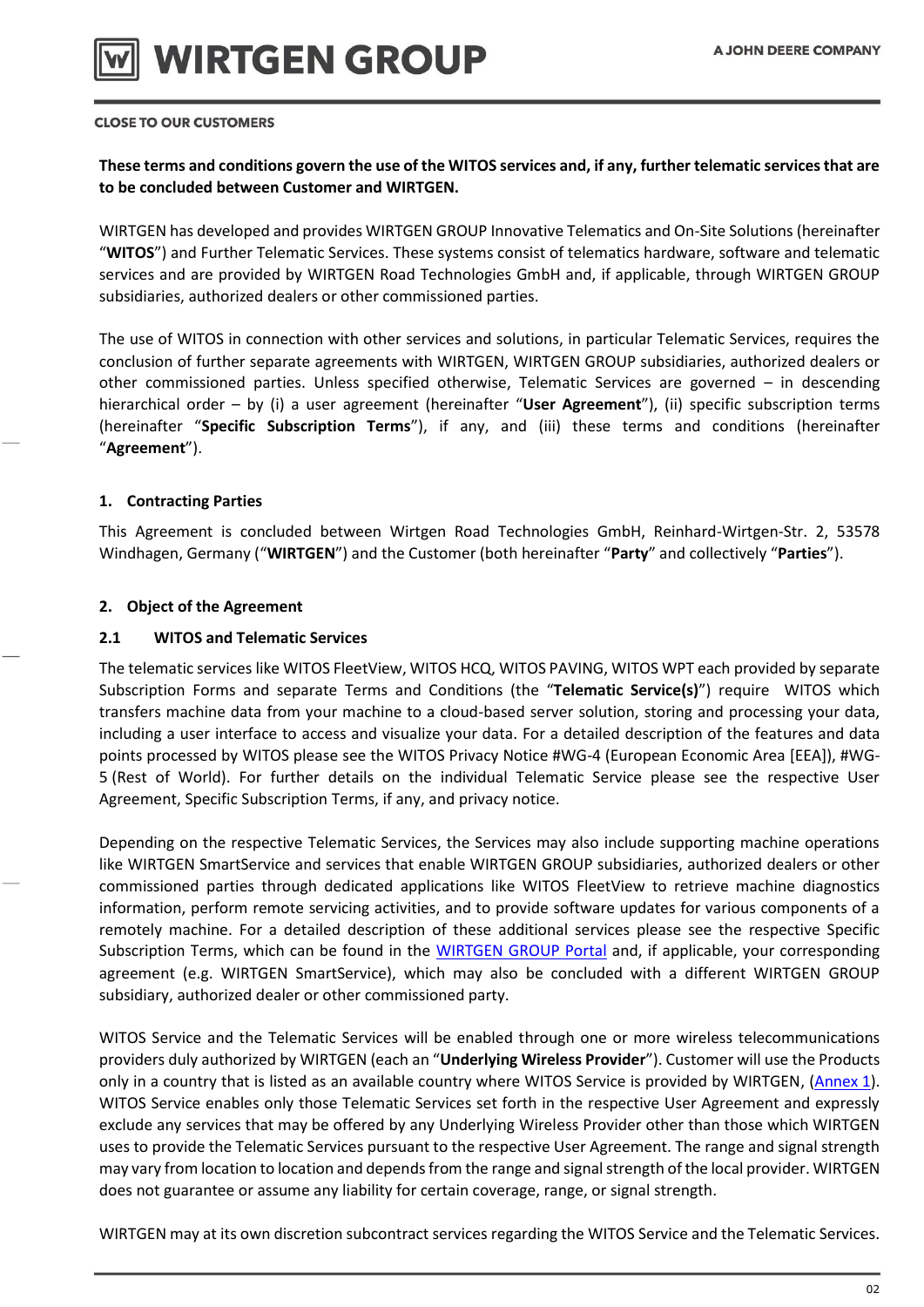

During the Subscription Period WITOS frequently transmits designated data from Customer´s machine to the cloud-based servers.

The Customer hereby agrees that the data is processed to fulfil the described WITOS Service and the Telematic Service(s) as described in the User Agreement, these Terms & Conditions, and the relevant privacy notice which can be found in the [WIRTGEN GROUP Portal.](https://news.cdn.wirtgen-group.com/witos_license_docs)

## **2.2 Access to the WITOS and Telematic Services**

Customer will have access to the user interface available over WITOS FleetView, a website managed by WIRTGEN, or other Telematic Services. For accessing Telematics Data the Customer must request a WITOS FleetView Account. With WITOS FleetView the Customer gets an admin account for WITOS User Control to create additional users. Each WITOS gateway is linked to a specific organization as defined in the WITOS User Agreement #WG-1. If Customer wishes to link WITOS to a different organization, Customer has to contact its supporting dealer, its WIRTGEN GROUP subsidiary or WIRTGEN Customer Support team (e-mail: [support@witos.com\)](mailto:support@witos.com).

## **2.3 WITOS and Telematic Services activation**

If the Customer wants to get access to telematic data on its individual machine, he must accept a binding WITOS User Agreement #WG-1 accepting these underlying terms and conditions.

The WIRTGEN GROUP subsidiary, authorized dealer or other commissioned party will be specified on the User Agreement to which WITOS is assigned to. WIRTGEN retains its right to refuse an activation request in case of export restrictions or technical constraints.

At the time of their respective activation, WITOS Service and any Telematic Services will be available and will continue in effect until the end of the Subscription Period. WITOS and the Telematic Services automatically renew.

## **2.4 SIM Card**

WITOS includes a subscriber identity module card ("**SIM Card**"). The SIM Card may be used exclusively for WITOS and Telematic Services communication and is already installed on WIRTGEN machines or can be purchased from authorized WIRTGEN GROUP subsidiaries or dealers. The Customer does not acquire any ownership of the SIM Card. All rights, including the granting of rights to use the software installed on the SIM Cards shall remain with WIRTGEN. In the event of service disruptions, WIRTGEN shall be entitled to replace or modify the SIM Card. WIRTGEN reserves the right to deactivate the SIM Card, and to bill Customer for the reimbursement of any additional expenses incurred by WIRTGEN, if Customer uses the SIM Card for any purpose other than utilizing WITOS or Telematic Services. The Customer must promptly inform WIRTGEN in the event that part of the System Hardware becomes lost or stolen, or becomes inoperative due to damage, or if it has been misused in any way. The Customer is not allowed to transfer the SIM Card provided by WIRTGEN to a third party or to modify the SIM Card without WIRTGEN's express prior consent.

## **2.5 Abuse or fraudulent use of WITOS and Telematic Services**

Customer will safeguard and ensure that all users safeguard any access credentials. Customer will be responsible for all acts and omissions of users. Customer will notify WIRTGEN promptly if it learns of any unauthorized use of any access credentials or any other known or suspected breach of security.

WIRTGEN may restrict or cancel, at its sole discretion, Customer's WITOS and/or Telematic Services under this Agreement if there is a reasonable suspicion of Abuse or Fraudulent Use. Customer will not abuse or make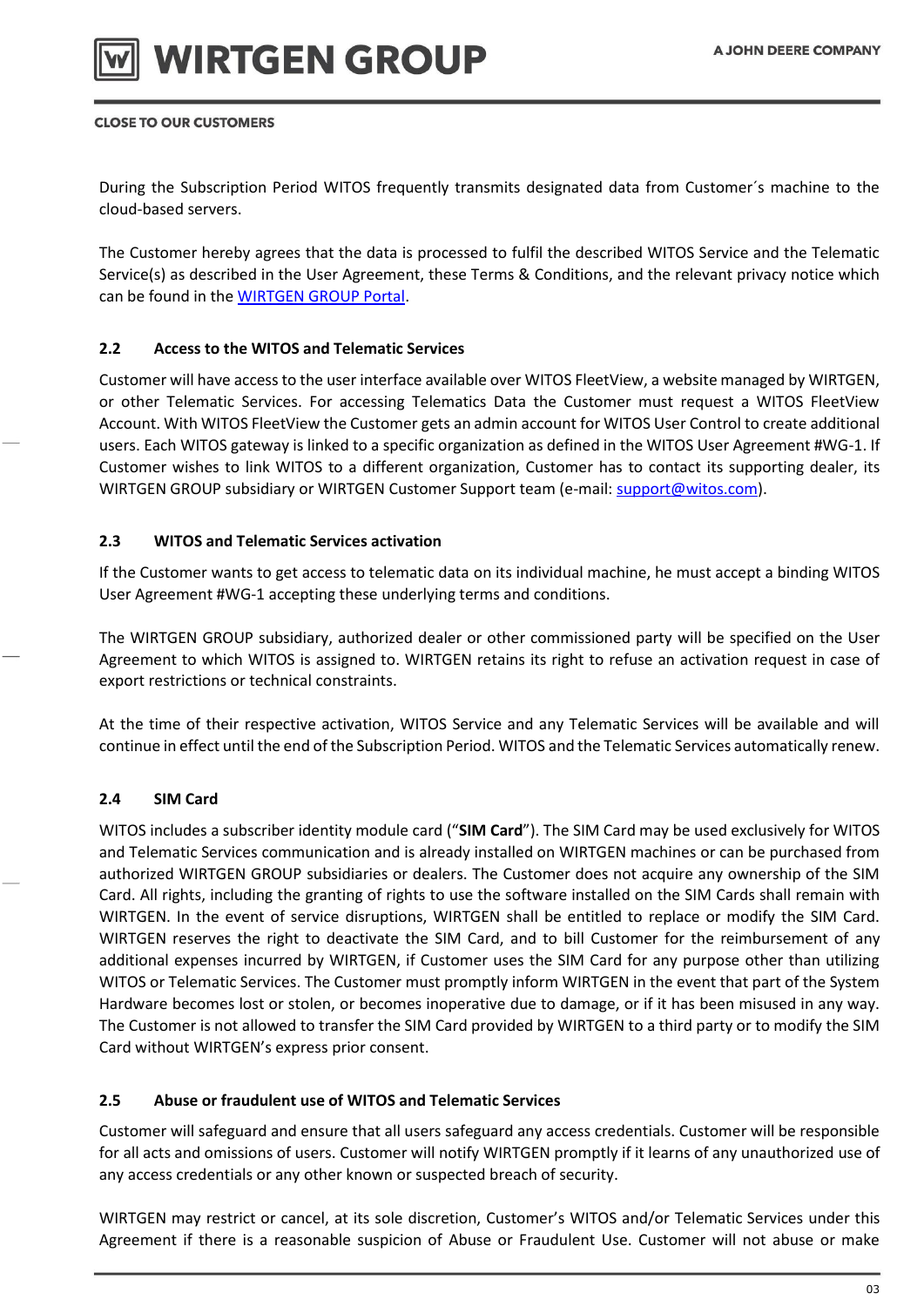

fraudulent use of WITOS or the Telematic Services, and agrees (a) not to engage or participate in, or permit, any Abuse or Fraudulent Use of WITOS or Telematic Services, (b) to promptly report to WIRTGEN or WIRTGEN GROUP subsidiaries or dealers any such Abuse or Fraudulent Use of which Customer becomes aware, and (c) to cooperate in any investigation or prosecution relating to any Abuse or Fraudulent Use initiated by WIRTGEN, legal representatives of WIRTGEN, or any Underlying Wireless Provider. Customer is solely liable for charges, costs or damages resulting from Abuse or Fraudulent Use. "**Abuse or Fraudulent Use**" of WITOS or Telematic Services includes, but is not limited to:

- (I) Accessing, altering, or interfering with the communications of and/or information about another customer of WIRTGEN, any Dealer, or any Underlying Wireless Provider or attempting or assisting another person or entity to do or attempt any of the foregoing;
- (II) Rearranging, tampering with or making an unauthorized connection to any Underlying Wireless Provider's network;
- (III) Installing any amplifiers, enhancers, repeaters, or other devices that modify the radio signals or frequencies upon which WITOS or Telematic Services are provided or operating the System Hardware in a manner that violates applicable law or governmental regulation;
- (IV) Using WITOS or Telematic Services in such a manner so as to interfere unreasonably with the use of service by one or more other customers or end users or to interfere unreasonably with WIRTGEN's or any Underlying Wireless Provider's ability to provide service;
- (V) Using WITOS or Telematic Services to convey obscene, prurient, defamatory, salacious, or unlawful information or copyrighted content that is not the property of Customer;
- (VI) Using WITOS or Telematic Services without permission on a stolen or lost device;
- (VII) Unauthorized access to WITOS or Telematic Services or any Underlying Wireless Provider's service;
- (VIII) Using WITOS or Telematic Services to provide voice over IP services, or tethering or tapping into WITOS or Telematic Services to provide telematic services other than the Telematic Services;
- (IX) Using any scheme, false representation or false credit device, with the intent to avoid payment, in whole or in part, for WITOS or Telematic Services;
- (X) Unauthorized modification of System Hardware, Terminal, System Hardware settings, or System Software;
- (XI) Causing the System Hardware to be installed by any person or entity other than a WIRTGEN service technician or other WIRTGEN certified System Hardware installer qualified by WIRTGEN;
- (XII) Unauthorized access to, use of, alteration of, or destruction of the System Data files, programs, procedures, or information related to Customer or any other WIRTGEN customer
- (XIII) Use with the intent to reverse engineer or clone the System, or any attempt to create a substitute or similar service through use of, or access to, WITOS or Telematic Services;
- (XIV) Use for any unlawful, illegal or fraudulent purpose;
- (XV) Tracking the location, or performance and behavior of any natural person without a legal basis or otherwise in violation of applicable laws and regulations (in particular GDPR);
- (XVI) provide the use or allow the use of the service of persons located or connected with embargo countries or in countries where the service is not allowed. In case one or more of such abuse or fraudulent use WIRTGEN will be allowed to interrupt immediately the service and withdraw from the service contract. In this case the Customer will not be credited or refunded any charges for WITOS or Telematic Services interruptions resulting from any restriction or cancellation of WITOS or Telematic Services under this Section.
- (XVII) adapt, alter, modify, improve, translate or create derivative works of the System Software, WITOS or the Telematic Services, or reverse engineer, decompile, disassemble or otherwise attempt to reconstruct or obtain the source code to all or any portion of the System Software, WITOS or the Telematic Services; applicable statutory rights according to the German Copyright Act (*Urheberrechtsgesetz*), in particular Sections 69d (2), (3) and 69e German Copyright Act, shall remain unaffected by aforementioned provisions. This restriction does not apply to open source software as specified in Section 3.2.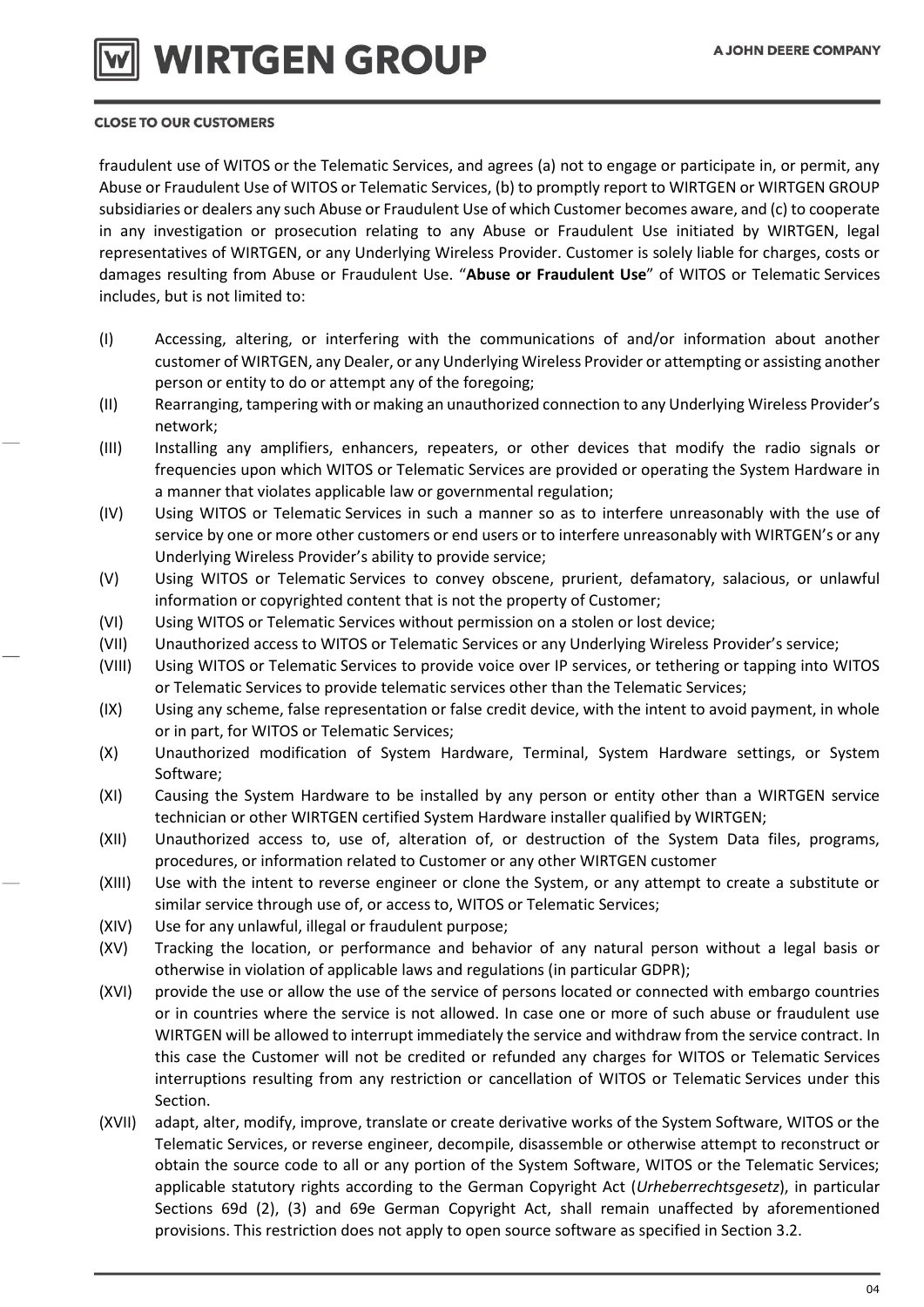

## **3. Hardware and Software**

#### **3.1 Hardware**

In this agreement, the telematic control unit together with accessories such as cables, cable harnesses and antenna shall be referred to as "**System Hardware**". If the System Hardware has not already been pre-installed in the WIRTGEN machine that the Customer has purchased, it must be purchased and installed separately by a WIRTGEN GROUP subsidiary or authorized dealer. The use of the System Hardware by the Customer is subject to all the terms and conditions of this Agreement as well as all other terms and conditions agreed upon with the Customer at the time of purchasing the System Hardware.

## **3.2 Software**

The services software, modem software, and other software and/or firmware ("**System Software**") are resident on the System Hardware. The System Software contains proprietary code of WIRTGEN or third parties. The System Software is licensed under the terms of this section and may include third party code which is separately licensed as specified in [Annex 2.](https://news.cdn.wirtgen-group.com/witos_license_docs) Third-party license terms may apply as indicated. With respect to any third-party software components that WIRTGEN makes available to the Customer, the licensing terms of the respective software manufacturer supersede these Terms and Conditions, unless otherwise agreed. With respect to any open source software that WIRTGEN provides to the Customer, the granting of a license to use such software and the Customer's relationship with the third-party developers of such software are only governed by the respective applicable open source licensing terms. WIRTGEN will provide the Customer with such licensing terms and the respective source code upon request (e-mail: opensource@wirtgen-group.com). The licensing terms are also provided in [Annex 2.](https://news.cdn.wirtgen-group.com/witos_license_docs)

Unless specified otherwise WIRTGEN grants to Customer a non-exclusive, non-transferable, non-sublicensable, license to use the System Software resident on the System Hardware in accordance with the User Agreement and these Terms & Conditions solely (i) in conjunction with use of the intended System, and (ii) with the intended System Hardware. Unless otherwise provided, the Customer has no right to retrieve or use the source code. The use of the System Software for or together with another system or other hardware requires the prior written consent of WIRTGEN. WIRTGEN further grants Customer the right to transfer its license to use the System Software, which does not include the Services, during the useful life of the System Hardware in conjunction with the transfer of the ownership of the System Hardware. Customer agrees that WIRTGEN may update the System Software on any of Customer's System Hardware during the term of this Agreement as often as is deemed appropriate. WIRTGEN is not liable for any data loss due to the update of the service.

## **3.3 Telematic Services**

WIRTGEN grants to Customer a non-exclusive, non-transferable, non-sublicensable, revocable license to access and use the Telematic Services specified in the User Agreement. Further restrictions specified in the Specific Terms and Conditions may apply.

## **4. New services**

WIRTGEN may make available to the Customer new features to enhance existing Telematic Services ("**New Services**"). New Services may be subject to additional terms and conditions (including additional remuneration) or even require a separate agreement or consent.

## **5. Data Collection, Data Privacy and Compliance**

All data collected under this Agreement are collected for the purpose of fulfilling the services provided under this Agreement or for further purposes cited in this Agreement.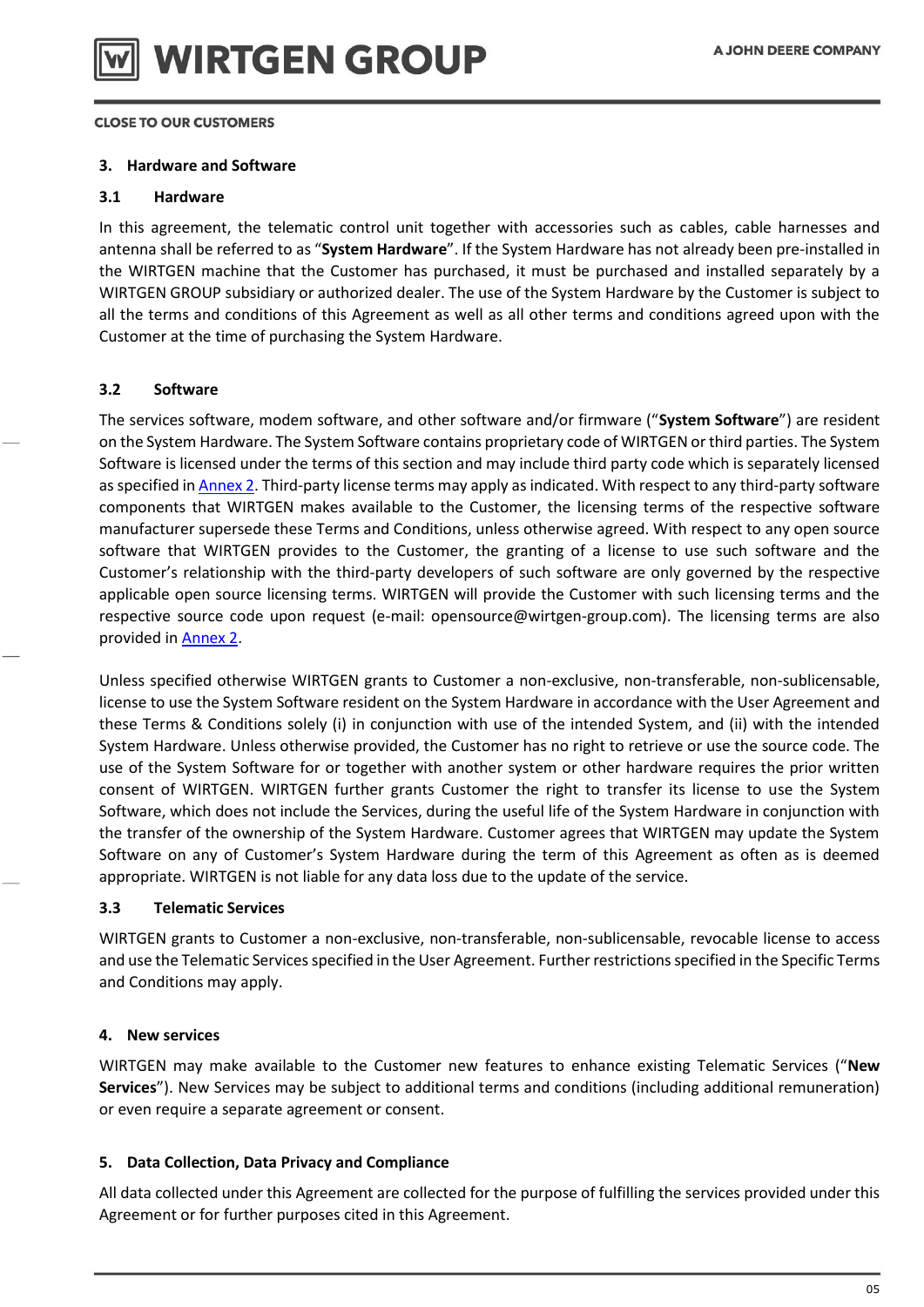

## **5.1 Collection of data to activate WITOS**

WIRTGEN collects and processes data like customer number, customer, address, zip code, country, name, first name, phone, e-mail address, language and WIRTGEN GROUP subsidiaries and authorized dealers' information for the fulfillment of your activation request of the WITOS User Agreement. As far as personal data is affected, further details are provided in the WITOS Privacy Notice #WG-4 (EEA) and #WG-5 (Rest of World).

## **5.2 Collection of data to provide WITOS and Telematic Services**

WIRTGEN will host, manage, and use the machine data pursuant to the terms of this Agreement in order to provide WITOS and Telematic Services. Furthermore, depending on the machine type and service levels, the data may include operational data provided by Customer's machine.

## **5.3 Access to and Use of Data**

By default, all WIRTGEN GROUP subsidiaries and authorized dealers connected to the Customer have access to the machine diagnostic data through WITOS FleetView until the Customer restricts this via WITOS User Control (please contact [support@witos.com\)](mailto:support@witos.com). Customer may also authorize or restrict WIRTGEN GROUP subsidiaries or authorized dealers and other partner organizations' access via WIRTGEN GROUP subsidiaries or authorized dealers or WITOS User to the data collected. In addition, the WIRTGEN Customer Support can create an automatically approved partnership between a WIRTGEN GROUP Dealer and the Customer's organization granting access to machine data. To remove dealer access to Machine Data from machines, Customer has to contact the WIRTGEN Customer Support (e-mail to [support@witos.com\)](mailto:support@witos.com).

## **5.4 Call data records**

In addition, the Underlying Wireless Providers may generate call data records ("**CDRs**") for billing and invoicing purposes, and the Underlying Wireless Providers may retain the CDRs for longer than a ninety (90) day period, in accordance with applicable law.

## **5.5 WIRTGEN usage of data**

WIRTGEN is entitled to access the data to provide the contractually defined WITOS and Telematic Services. Customer agrees that WIRTGEN may access and use the data in anonymized or pseudonymized form for statistical purposes as well as to improve or enhance the services provided under this Agreement, develop additional or new WIRTGEN products and services, and/or identify new usage types of equipment.

## **5.6 Data Privacy and Compliance**

WIRTGEN will process all data and provide underlying WITOS and Telematic Services in line with applicable laws and regulations e.g. Regulation (EU) 2016/679 (EU General Data Protection Regulation – "**GDPR**"). Generally, WIRTGEN acts as a data controller, unless expressly agreed otherwise with Customer. Further details are provided in the WITOS Privacy Notice #WG-4 (EEA) and #WG-5 (Rest of World).

The Customer shall in its operation of WITOS also ensure compliance with all applicable laws and regulations (including GDPR). If Customer machine is used by third parties including natural persons (e.g. employees, drivers) on behalf of the Customer, Customer is obliged to secure that all applicable laws and regulations (e.g. GDPR, employment law), are met.

## **In particular, Customer shall**

**provide all relevant WIRTGEN privacy notices to the user and other affected data subjects,**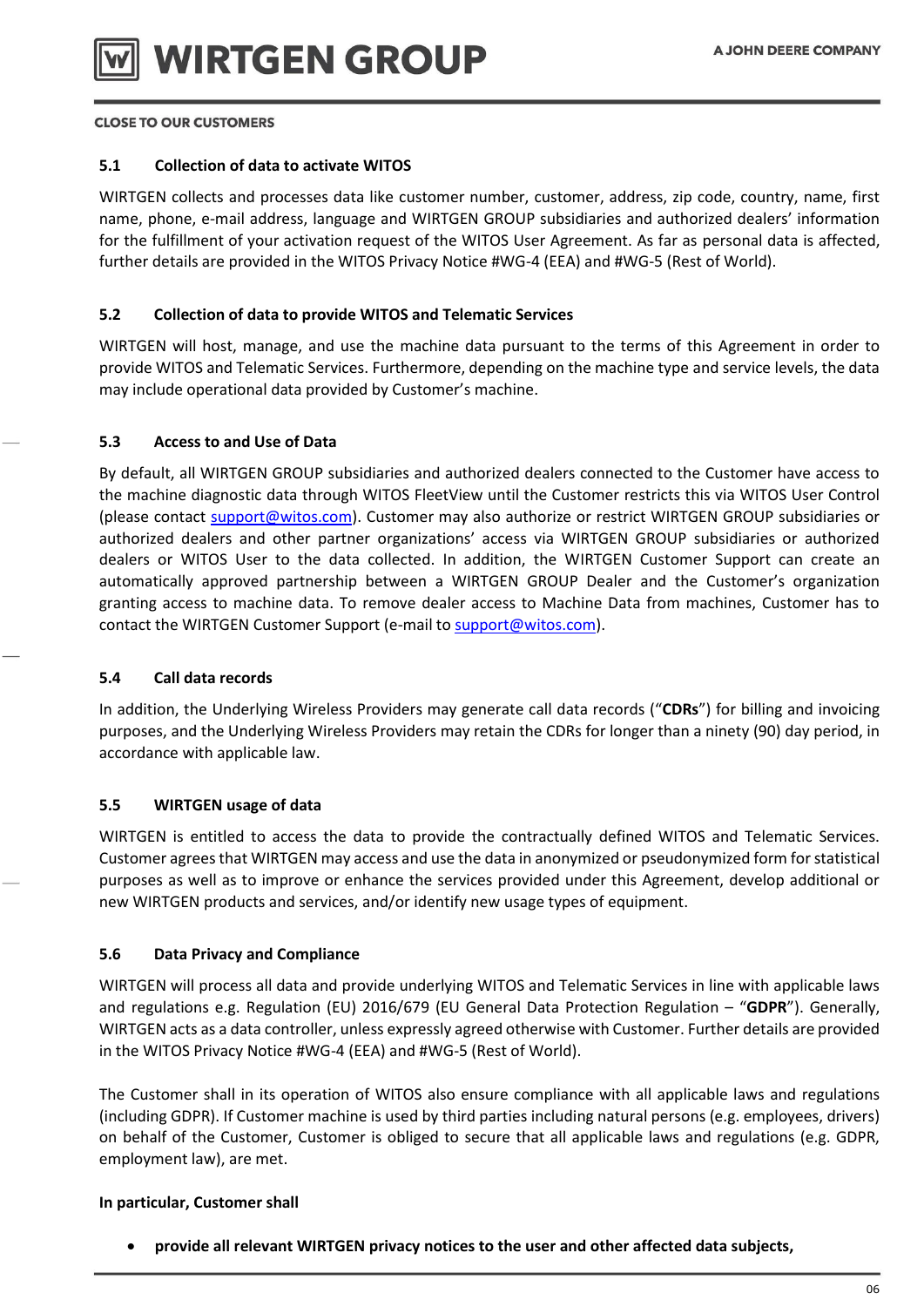



- **ensure an adequate legal basis for the data provided to WIRTGEN (e.g. contact data of the user) and the data processed by WIRTGEN as a data controller as described in this Agreement and the relevant privacy notices (e.g. via works council agreements, employment contracts, legitimate interest or individual consent), and**
- **provide as a data controller of its own corresponding data privacy information to the user and other affected data subjects.**

Depending on the individual constellation, purposes and use of the respective Telematic Services the Parties may conclude specific data protection agreements, which precede this Agreement.

With regard to data protection matters affecting this Agreement the Parties shall use reasonable efforts to cooperate with each other.

## **6. Term and Termination**

## **6.1 Term**

The term of this Agreement (the "**Subscription Period**") shall commence on the date of activation of the terminal by WIRTGEN and will continue for a period of three years except the agreement is terminated earlier as set forth below. This Agreement automatically renews.

## **6.2 Termination**

Customer may terminate this Agreement for convenience without prior notification by contacting WIRTGEN Customer Support team (e-mail to support@witos.com). Your termination of this Agreement may result in termination of other WIRTGEN Service Agreements. Please review the terms for your other WIRTGEN Service Agreements to understand how termination of this Agreement may impact them.

Upon termination WITOS and Telematic Services will cease. Customer will not be entitled to any refund of any fees paid by Customer for the Services or System Hardware.

WIRTGEN may terminate this Agreement upon thirty (30) days' notice in writing or e-mail. The statutory provisions regarding termination for cause upon immediate notification remain unaffected. Following the termination, the terminal will remain inactive in Customer's organization.

## **6.3 WITOS Transfer**

Customer shall indicate any transfer of WITOS. Transfer of WITOS to a different organization may result in an automatic termination of this Agreement.

## **7. Limitation of Liability**

- 1. In case WIRTGEN performs services under this Agreement free of charge, it is only responsible for intent and gross negligence.
- 2. In all other respects WIRTGEN shall be liable for damages, regardless of the legal reason, also due to impossibility or delay with a performance obligation and in defects and tort, only to the following extent: (a) in case of intent, gross negligence and the absence of a quality for which WIRTGEN has given a guarantee expressly designated as such, in the full amount;

(b) in case of simple negligence only in case and to the extent of a violation of an obligation essential for the execution of the Agreement, i.e. where the obligation itself is a necessary prerequisite for the contractual performance or where the violation of the relevant obligation jeopardizes the purpose of the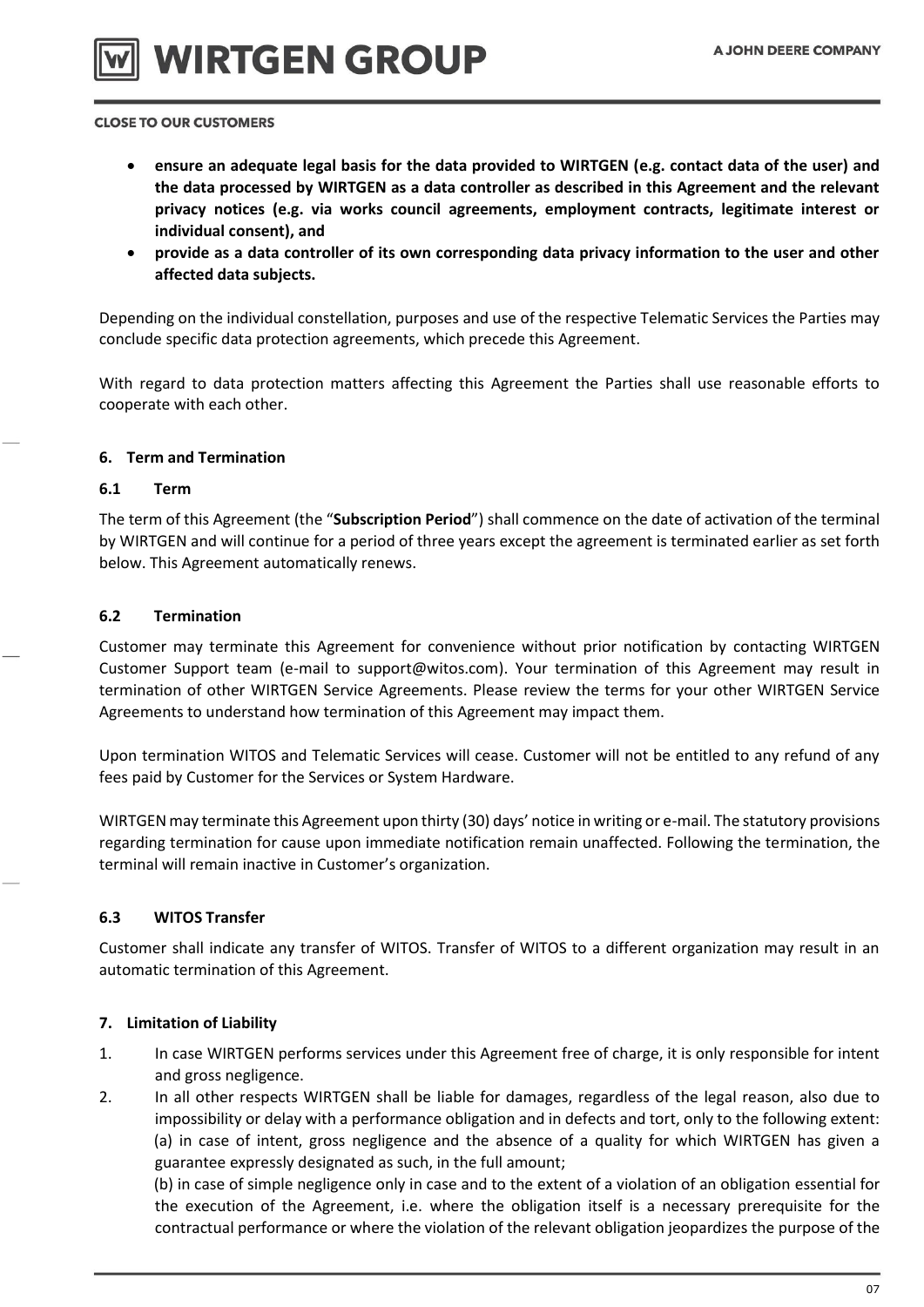Agreement and where Customer could legitimately rely upon its fulfillment, limited to typical and foreseeable damages in connection with the Agreement.

- 3. In the cases of Section 7.2 (b), WIRTGEN's total liability (for each individual damage event and for the aggregate of all damages) shall be limited to EUR 12,500.00.
- 4. In the event of loss of data, WIRTGEN shall only be liable, subject to the limits of this Section 7, for such culpably caused damages, which would also have occurred if the Customer had made a proper, i.e. stateof-the-art and risk-adequate, data backup.
- 5. No-fault liability for defects that existed at the time of contract execution is excluded.
- 6. The limitations of liability of this Section 7 shall also apply to breaches of the provisions of data protection agreements between the Parties or other breaches of applicable data protection law.
- 7. The limitations of liability of this Section 7 shall also apply to the benefit of WIRTGEN GROUP Affiliates and the governing bodies, legal representatives, employees and vicarious agents of WIRTGEN as well as to claims for reimbursement of futile expenses.
- 8. Nothing in this Agreement limits or excludes WIRTGEN's liability for damages resulting from injury to life, body or health as well as its liability under the German Product Liability Act (*Produkthaftungsgesetz*).

## **8. Indemnification**

Customer will indemnify, defend and hold harmless WIRTGEN and WIRTGEN GROUP subsidiaries or authorized dealers from and against any and all claims or sanctions of third parties and losses (including reasonable attorney fees) arising out of or in connection with (a) a violation of Customer or one of its users against this Agreement, including but not limited to violations resulting in claims for damages from data subjects or fines from supervisory or regulatory authorities, (b) a use or modification of WITOS, the Telematic Services or the System Software by Customer or any user in a manner outside the scope of any right granted or in breach of this Agreement, (c) a combination, operation or use of WITOS, the Telematic Services or System Software with other software, hardware or technology not provided by WIRTGEN if the claim otherwise would not have arisen.

## **9. Other provisions**

## **9.1 Reassignment of the Agreement - Affiliates and connected companies**

WIRTGEN may reassign this Agreement to another affiliated company with all rights and obligations or claims arising thereof. Any rights and privileges granted to WIRTGEN in accordance with the provisions of this Agreement shall also be granted to affiliates and connected companies. Affiliates and/or connected companies are companies or other legal entities who directly or indirectly control WIRTGEN or respectively, together with WIRTGEN are either directly or indirectly controlled with a significant participation by more than fifty percent (50%).

## **9.2 Choice of Law and Venue**

This Agreement will be governed by and construed in accordance with the substantive laws in force in the Federal Republic of Germany. The respective courts of Wirtgen Road Technologies GmbHs´ place of business will have exclusive jurisdiction over any cause of action or dispute relating to this Agreement, if the Customer is a merchant, a legal entity under public law or a special fund under public law, or if the Customer has no general place of jurisdiction in Germany. This Agreement will not be governed by the conflict of law rules of any jurisdiction or the United Nations Convention on Contracts for the International Sale of Goods, the application of which is expressly excluded.

## **9.3 Severance clause; waiver clause**

In the event that a provision of this Agreement proves to be unenforceable, this shall not affect the enforceability of the other provisions; the Parties shall replace the provision concerned with an enforceable provision which reflects, as closely as possible, the intention and economic effect of the provision concerned. A waiver to